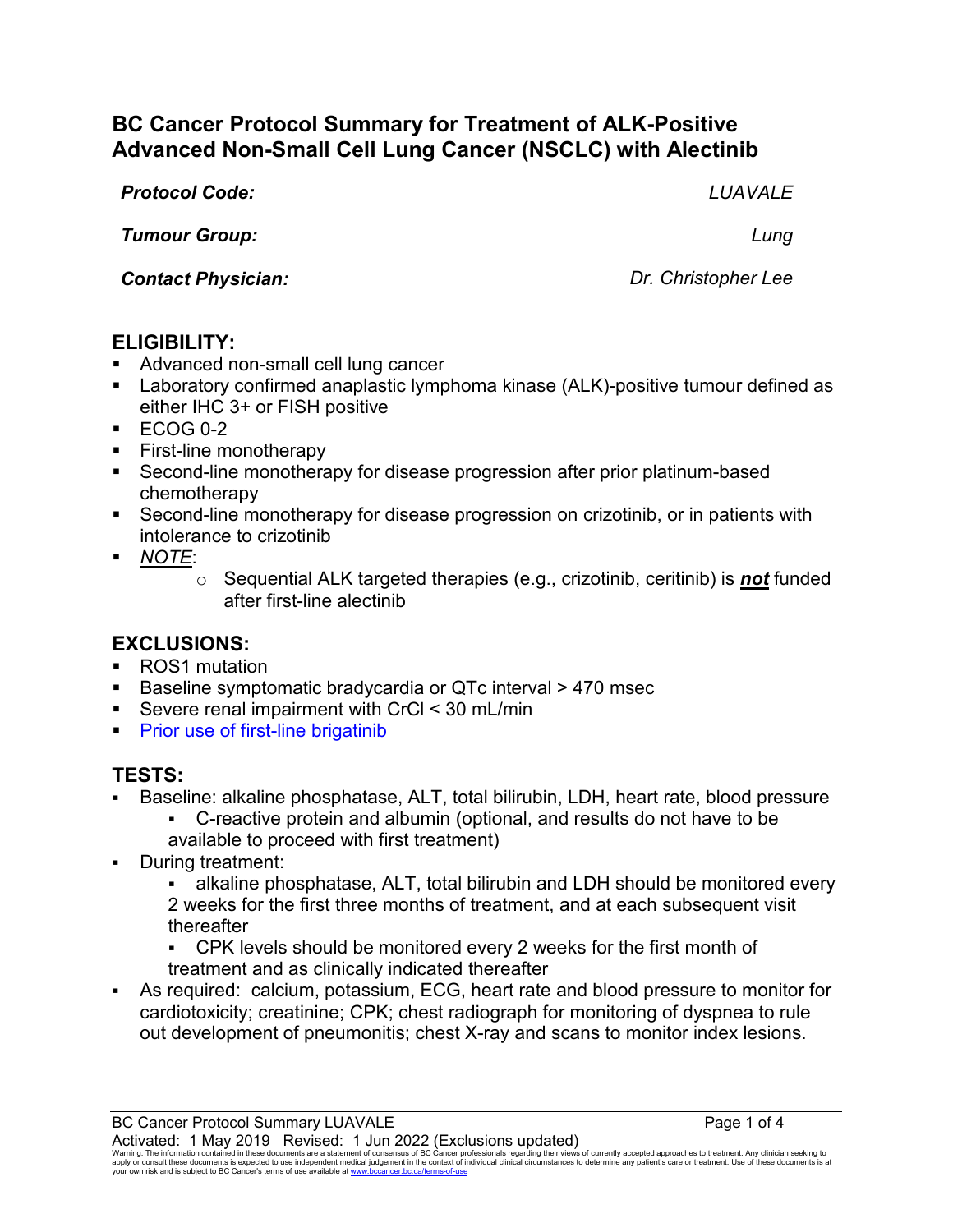## **PREMEDICATIONS:**

no premedications needed

# **TREATMENT:**

| <b>Drug</b> | <b>Dose</b>        | <b>BC Cancer Administration Guideline</b> |
|-------------|--------------------|-------------------------------------------|
| alectinib   | 600 mg twice daily | Рſ                                        |

*Hepatic Impairment: in patients with underlying severe hepatic impairment the recommended starting dose is 450 mg PO twice daily*

#### *Dose reduction:*

Dose level -1: 450 mg twice daily Dose level -2: 300 mg twice daily

 Careful re-evaluation after initiation of therapy is essential as alectinib should be continued *only if* tumour regression continues or the disease is stable and cancerrelated symptoms have improved. Continued alectinib for "psychological" palliation in the face of progressive disease is inappropriate.

# **DOSE MODICATIONS:**

#### **1. Hepatic Dysfunction:**

| ALT elevation to $> 5.0$ x ULN with     | Withhold until recovery of ALT to $\leq 3.0$ |
|-----------------------------------------|----------------------------------------------|
| bilirubin $\leq 2 \times \text{ULN}$    | x ULN or baseline, then resume at            |
|                                         | reduced dose                                 |
| ALT elevation to $>$ 3.0 x ULN and      |                                              |
| concurrent bilirubin elevation to $> 2$ | Permanently discontinue                      |
| x ULN (in absence of cholestasis        |                                              |
| or hemolysis)                           |                                              |

- **2. Renal dysfunction:** treatment interruption and subsequent dose reduction is required for development of grade 3 renal impairment. Permanently discontinue for development of grade 4 renal impairment. Refer to BC Cancer Drug Manual.
- **3. Bradycardia:** for symptomatic, non-life threatening bradycardia, withhold treatment until asymptomatic or heart rate increases to  $\geq 60$  bpm. Permanently discontinue for recurrent life-threatening bradycardia or life-threatening bradycardia which occurs in the absence of concurrent bradycardic/hypotensive medications. Refer to BC Cancer Drug Manual.
- **4. Myalgia/CPK Elevation:** treatment interruption may be required for symptom management or for elevation of CPK to > 5 x ULN. Refer to BC Cancer Drug Manual.
- **5. Pneumonitis:** permanently discontinue alectinib for development of any grade of treatment-related pneumonitis.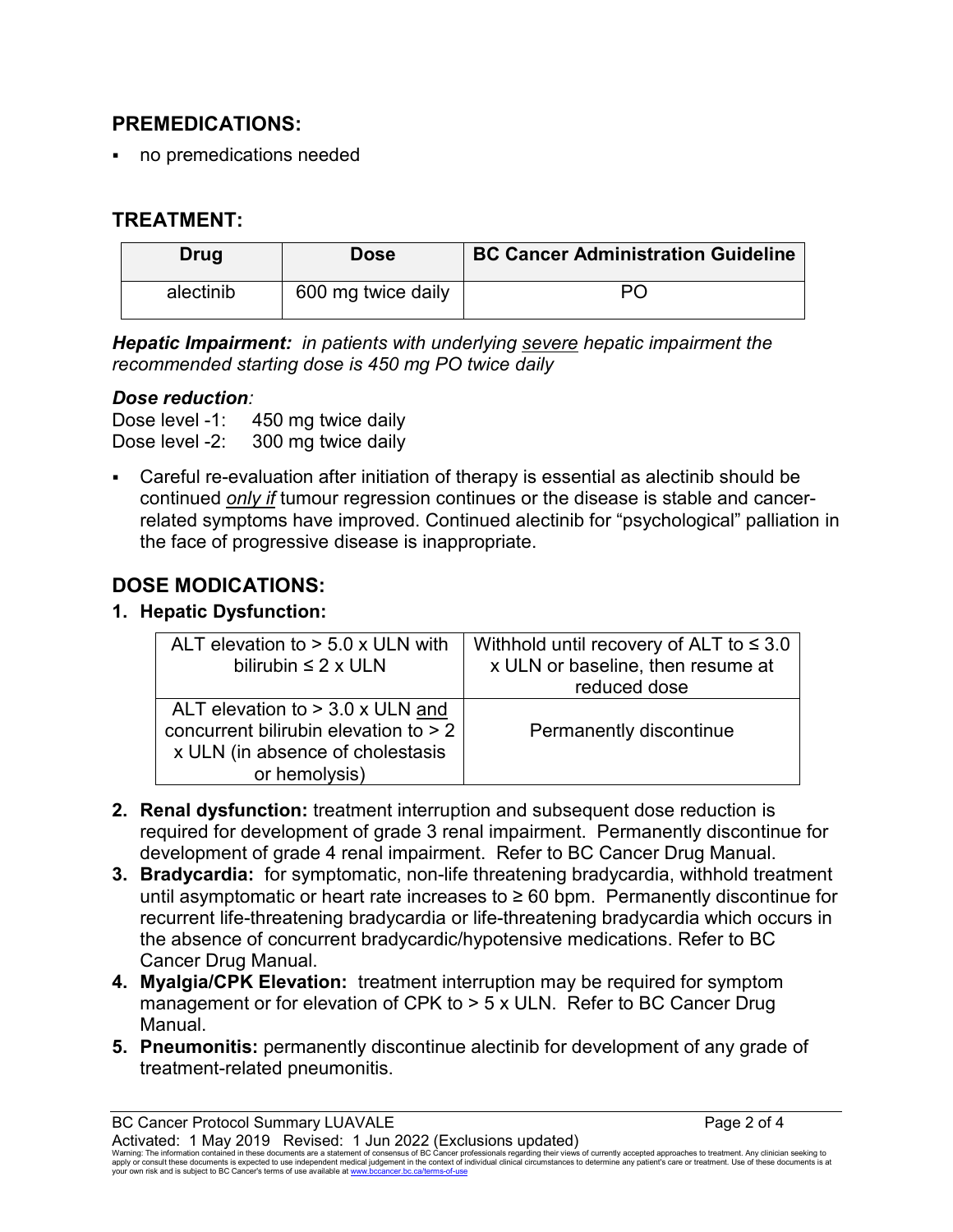**6. Gastrointestinal perforation:** permanently discontinue alectinib for development of gastrointestinal perforation.

# **PRECAUTIONS:**

- 1. **Cardiotoxicity**: Bradycardia, both symptomatic and asymptomatic, has been observed in patients treated with alectinib. Heart rate and blood pressure should be monitored regularly during treatment and co-administration of medications that lower heart rate should be avoided to the extent possible. If avoidance is not possible, patients should be closely monitored. Caution should be exercised in patients with a lower baseline heart rate, history of syncope or arrhythmia, sick sinus syndrome, sinoatrial block, atrioventricular (AV) block, ischemic heart disease, or congestive heart failure. Cardiology consult may be required.
- 2. **Gastrointestinal Perforation**: Gastrointestinal perforation with fatal outcome, has occurred in <1% of patients treatment with alectinib. Exercise caution in patients at increased risk for gastrointestinal perforation – concomitant use of medications with risk of gastrointestinal perforation, history of diverticulitis, metastases to the gastrointestinal tract. Alectinib should be permanently discontinued in patients who develop gastrointestinal perforation.
- 3. **Respiratory**: Alectinib has been associated with cases of ILD/pneumonitis. Patients should be regularly monitored throughout treatment for pulmonary symptoms indicative of pneumonitis.
- 4. **Hepatic Impairment**: Patients with underlying *severe* hepatic impairment should receive a dose reduction of alectinib. Dose adjustment is not required for patients with underlying mild or moderate hepatic impairment. However, for all patients with hepatic impairment, appropriate monitoring is advised.
- 5. **Hepatotoxicity**: Bilirubin and transaminase elevations have been reported and generally occur within the first three months of treatment. Elevations are usually reversible with treatment interruption/dose reduction. However, biopsy confirmed *drug-induced liver injury* has occurred in some patients. Monitor liver function regularly during treatment and increase test frequency if clinically indicated.
- 6. **Musculoskeletal**: Myalgia can sometimes be severe and may be associated with elevated *creatine phosphokinase (CPK)*. Management of symptoms may require alectinib dose modification or temporary discontinuation of treatment.
- 7. **Photosensitivity**: Photosensitivity has been reported. Prolonged sun exposure should be avoided. If exposure is unavoidable, broad-spectrum sun screen and lip balm of at least SPF 50 should be used during treatment and for seven days after discontinuation of treatment.
- 8. **Vision disorders**: Diplopia, blurry vision, vitreous floaters, asthenopia, and reduced visual acuity have all been reported. Patients experiencing vision disorders should be cautious when driving or operating machinery.

# **Call Dr. Christopher Lee or tumour group delegate at (604) 877-6000 or 1- 800-663-3333 with any problems or questions relating to this treatment program.**